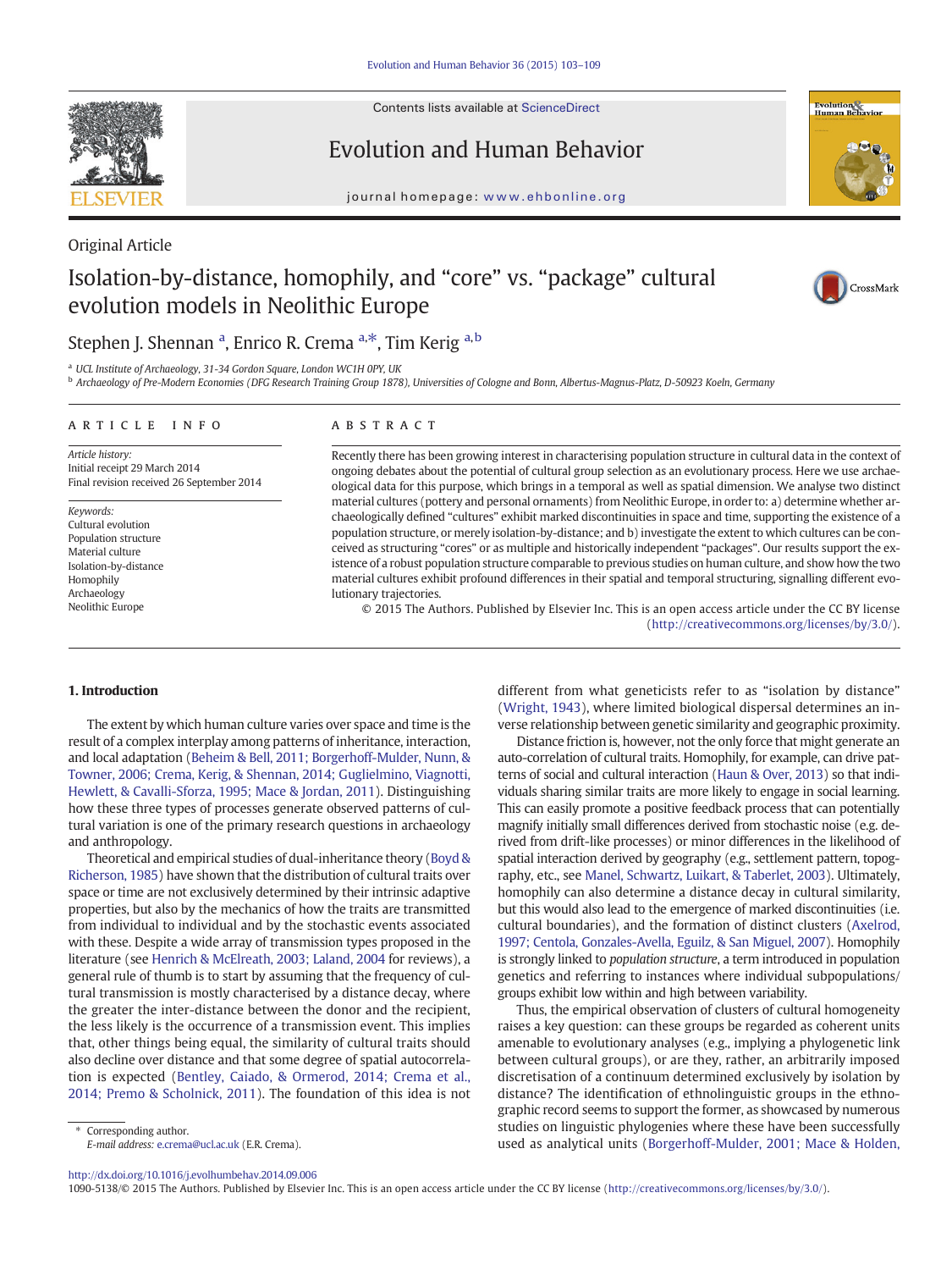[2005](#page-6-0)). After all, speaking the same language eases cultural interaction, and favours a homophilic positive feedback process that can eventually lead to a population structure. However, the fierce debates about the relationship between distributions of material culture attributes in prehistory and the definition of past ethnolinguistic units show how difficult it is to make inferences about such entities in the past [\(Shennan, 1989;](#page-6-0) Vanhaeren & d'[Errico, 2006; Wotzka, 1997](#page-6-0)).

In short, identifying the existence of discrete cultural groups is not trivial. This is because, isolation by distance, homophily, and local environmental adaptation all generate confounding patterns. How can we tell whether the cultural dissimilarity measured between two locations is simply the product of a continuous gradient of change (i.e. isolation by distance), or instead the result of an underlying population structure? With very large samples, we can perhaps identify marked discontinuities that would support the latter hypothesis (e.g., [Barbujani & Sokal,](#page-6-0) [1990; Safner, Miller, McRae, Fortin, & Manel, 2011\)](#page-6-0), but in the majority of cases this is not possible.

A number of recent studies have investigated the presence of population structure in cultural data, borrowing an array of statistical techniques originally designed to identify population differentiation in genetic data. [Bell, Richerson, and McElreath \(2009\)](#page-6-0) examined human prosociality and the extent to which group selection can be supported, by evaluating evidence in support of genetic and cultural differentiation between neighbouring countries. Their results indicated significant population differentiation in both cases, but with a greater magnitude for cultural traits. More recently, evidence of population structure in cultural traits has been identified for musical variability amongst Austronesian aboriginal populations [\(Rzeszutek, Savage, & Brown, 2012](#page-6-0)) and folk-tale variants amongst European ethno-linguistic groups [\(Ross, Greenhill, & Atkinson, 2013\)](#page-6-0).

Whilst these studies support the existence of a population structure, the extent to which different individual components adhere to the same overarching structure remains unquestioned. This raises the issue of whether cultural groups are coherent collections of entities that share similar evolutionary histories and spatio-temporal patterns, or in contrast are contingent assemblages of independent units that have little connection with one another. [Boyd, Borgerhoff-Mulder, Durham, and](#page-6-0) [Richerson \(1997\)](#page-6-0) suggest four hypotheses where cultural groups are defined as: 1) tightly integrated and isolated entities composed of coherent units that rarely lead to exchange between distinct groups; 2) hierarchical integrated systems with a "periphery" of units that are subject to cross-cultural borrowing and a robust "core" that remains isolated and consistent; 3) assemblages of multiple "packages" characterised by different evolutionary histories; and 4) collections of ephemeral independent entities. Whilst (1) and (4) are unlikely extremes that have little if any empirical support, the "core" (2) and the "package" (3) models are both potentially relevant here and raise the question of whether transmitted variation in the domains concerned provides support for the existence of a single shared population structure, or if they exhibit contrasting structures and independent histories.

Investigating the existence of cultural groups and, more generally, reconstructing and understanding the spatial and temporal structure of cultural variation—culture history—has been a goal of archaeology for a hundred years and continues to play a fundamental role in the field [\(Riede, 2011; Roberts & Vander Linden, 2011](#page-6-0)). In Europe at least it was based on the idea that correlated spatial and temporal patterns of material culture observed in the archaeological record could be taken as evidence of "peoples" and their movements, thus [Childe's](#page-6-0) [\(1929, v-vi\)](#page-6-0) famous definition, 'We find certain types of remains pots, implements, ornaments, burial rites and house forms - constantly recurring together. Such a complex of associated traits we shall call a "cultural group" or just a "culture". We assume that such a complex is the material expression of what today we would call "a people"'. From the 1960s there was a widespread rejection of this idea, as it was argued that change in material culture could arise as a result of a variety of adaptive processes in society and economy rather than simply from the movements of peoples or contacts between them.

The introduction of the theory of cultural evolution and its associated population genetics-based quantitative methods into archaeology during the 80s has provided the basis for a new approach to inferring the processes that produced temporal and spatial variation in the past, since it offers a framework for integrating both the cultural–historical concern with cultural descent with modification and questions relating to adaptation (Lyman, O'[Brien, & Dunnell, 1997\)](#page-6-0). It has done this by focussing on the transmission of information in different domains and the factors acting on the variation that is transmitted (see e.g. [O'Brein et al., 2008\)](#page-6-0).

The objective of our paper is to contribute to this broad transdisciplinary research agenda by examining two categories of material culture, pottery and personal ornaments, from the European Neolithic period, based on information on the spatial location and date of the finds from which they come. In this prehistoric context we do not have information about linguistic affiliation, but we do have information on the cultural–historical affiliation of the finds. This refers to their categorisation by European archaeologists over the last 150 years into different named groups with a defined spatial and temporal extent, on the basis of Childe's definition of an 'archaeological culture' as given above, with particular weight generally being given to variation in pottery, as one of the most common materials and one of the most highly variable. As such, while they have rarely if ever been characterised explicitly in cultural evolutionary terms, they continue to provide the framework for the description of European prehistory because they are implicitly assumed to be units that represent areas and periods of continuity in cultural tradition. We can therefore address the question of the extent to which the cultural affiliation category of the finds structures the variation over and above that accounted for by time and space alone; in other words, whether cultural groups represent more than an illusion derived from a combination of isolation by distance and spatial– temporal biases in sampling. This corresponds to addressing whether archaeological cultures are appropriate and useful analytical units that can serve as basis for broader anthropological questions. At the same time, by analysing two categories of material culture, we can assess whether they correspond to a "cores" or "packages" model in [Boyd](#page-6-0) [et al.'s \(1997\)](#page-6-0) terms.

As noted above, pottery in particular is one of the key features used to define the affiliation of sites and assemblages to particular cultural groups. We can thus infer that if the membership of these groups still explains variation in pottery attributes even after the effects of spatial and temporal distance are taken into account, then we have identified a signal of population structure and homophily. Moreover, if ornaments and pottery are faithful proxies of the same underlying structuring in the network of cultural transmission (i.e. part of the same "core"), we should expect similar patterns in their support for the population structure defined by archaeological cultures, as well as similar correlation with geography and time (with differences confined to idiosyncrasies in the sample). Conversely, if the two show differential support for the same population structure and exhibit different degrees of correlation with space and time, we can deduce the presence of multiple and alternative networks of cultural transmission, supporting the "package" model. Existing studies on cultural cophylogenies [\(Jordan & Mace, 2006;](#page-6-0) [Riede, 2009; Tehrani, Collard, & Shennan, 2010](#page-6-0)) suggest how both patterns can be expected, although we are unaware of any attempts to approach the problem at the level of population structure analysis.

#### 2. Materials and methods

#### 2.1. Data

We analysed the material culture of 361 Neolithic sites in central Europe ([Fig. 1](#page-2-0)), by assessing decorative and morphological traits of pottery ( $n = 195$  sites; electronic supplementary table 1) and ornaments  $(n = 166$  sites; electronic supplementary table 2). Each site is described by: 1) a binary vector indicating the presence  $(=1)$  or absence  $(=0)$  of individual cultural traits (183 in the case of pottery traits and 195 in the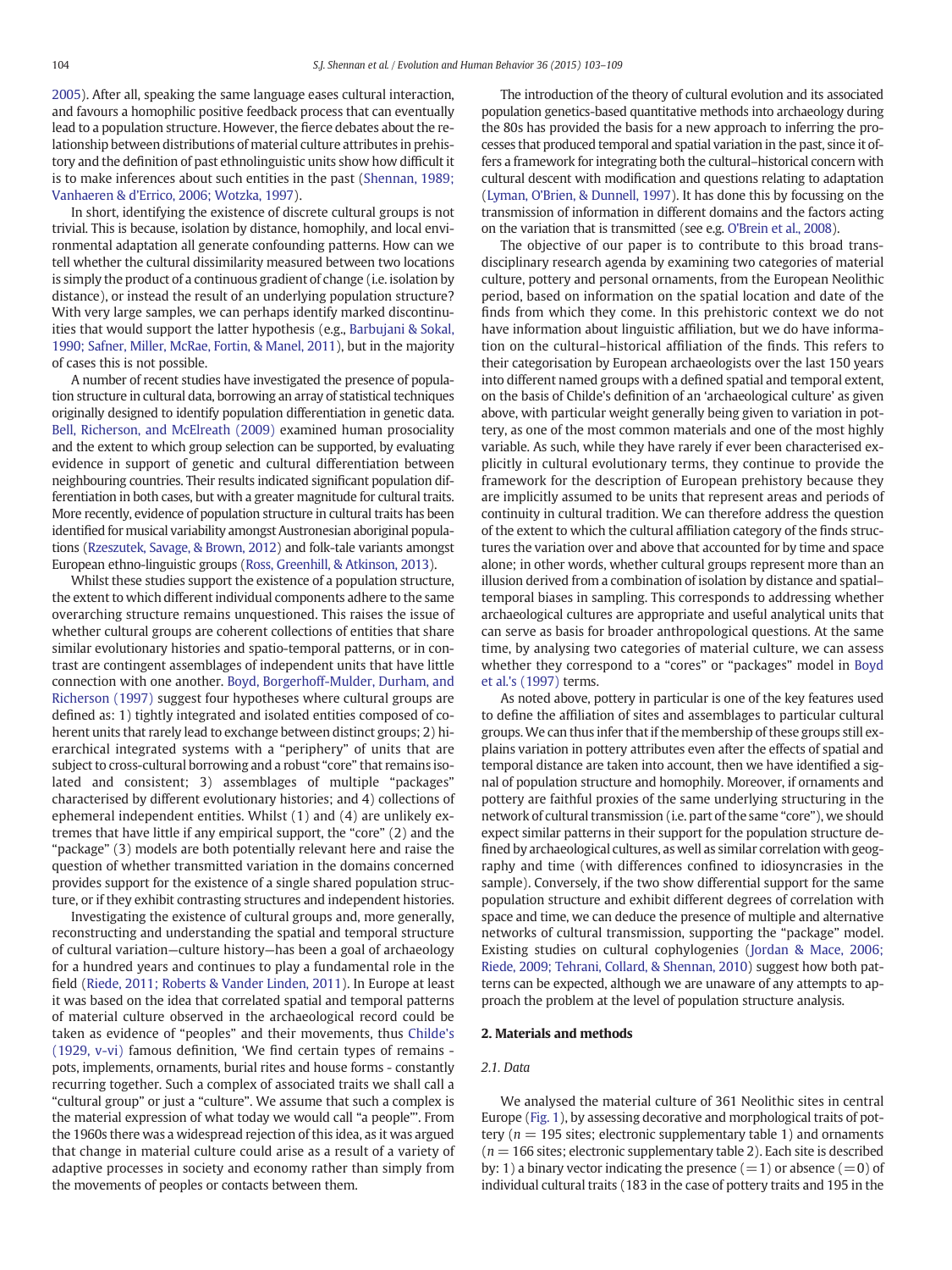<span id="page-2-0"></span>

Fig. 1. Location of ornament and pottery data sites.

case of ornaments, electronic supplementary tables 4 and 5); in the case of pottery the traits are general features of shape and decoration, in the case of the ornaments they refer to different types, (e.g. copper beads or beads made of the teeth of different animals; in both cases the attributes are defined independently of the cultural affiliation (electronic supplementary material 1, and supplementary tables 6 and 7); 2) the associated Neolithic "culture"; 3) spatial coordinates (latitude and longitude); and 4) a time-span of existence based on [Buchvaldek, Lippert, and](#page-6-0) Koš[nar \(2007\).](#page-6-0) Our sample covered twenty-two Neolithic cultures (electronic supplementary table 3) spanning a temporal range of ca. 4,000 years (ca 7500 ~ 3500 ya). In order to examine the consistency of our results and reduce any bias in the comparison between the ornament and the pottery data we conducted the analysis using both the complete sample (16 cultures for the pottery data and 12 cultures for the ornament data) and a subset based on six cultures common to both data sets.

### 2.2. Analyses $<sup>1</sup>$ </sup>

#### 2.2.1. Measuring cultural dissimilarity

We first quantified how individual sites differed in decorative and morphological traits by using Jaccard distance, equivalent to the ratio between the sum of the number of traits present in one site but not in another and the sum of the number of traits that are present in one or both the sites. The resulting numerical index is bounded between 0 (identical presences in the two sites) and 1 (complete absence of shared traits), and extremely useful for archaeological data as it ignores instances of negative matches (i.e. shared absences) that are common in sparse matrices with many absences ([Shennan & Bentley, 2008](#page-6-0)). Again it is worth noting that each trait has an equal contribution to the calculation of this index, and hence the measure we deployed is independent from the cultural affiliation attributed by the archaeologist for each site.

#### 2.2.2. Detecting isolation by distance

The correlations between geographic distance and cultural dissimilarity have been obtained using partial Mantel tests ([Smouse, Long, &](#page-6-0) [Sokal, 1986\)](#page-6-0), as implemented in the vegan [\(Oksanen et al., 2013](#page-6-0)) and ecodist [\(Goslee & Urban, 2007\)](#page-6-0) packages in R [\(R Core Team, 2013\)](#page-6-0). Mantel tests ([Mantel, 1967](#page-6-0)) are commonly used to measure the correlation

between two distance matrices, where standard regression analysis cannot be used to compute the significance given that distances are not independent (i.e. removing a site would alter the entire matrix). The solution consists of comparing the observed correlation against a distribution of correlations obtained by randomly permuting the rows and the columns of one of the matrices.

The correlation between geographic distance and cultural dissimilarity can however be confounded by temporal distances. Two sites located at close distance in space might be separated by a large temporal distance, which in turn, depending on the rate of cultural evolution, might determine a large Jaccard index. In order compute the correlation between Jaccard and geographic (or temporal) distances, we need to de-trend the effect of temporal (or geographic) distance. We thus computed a partial Mantel test, which enables the computation of the partial correlation between two matrices, holding the effects of one or more additional matrices [\(Smouse et al., 1986](#page-6-0)).

We obtained significance levels comparing the observed partial correlations against 1,000 random permutations of the data. Great-circle (spatial) distance has been retrieved from the latitude and longitude data, while we used the Euclidean distance between median culture dates as a proxy for the temporal distance between pairs of sites.

#### 2.2.3. Detecting population structure

We examined the degree to which cultural affiliation is comparable to an actual population structure by using the analysis of molecular variance (AMOVA; Excoffi[er, Smouse, & Quattro, 1992\)](#page-6-0). This provides a quantitative measure of whether and to what degree the observed population (our ornament and pottery data) is characterised by more or less distinct groups (archaeological cultures). We followed [Ross et al. \(2013\)](#page-6-0) and used the  $\Phi_{ST}$  statistic given its flexibility to rely on distance matrices rather than variant frequencies (Excoffi[er et al., 1992](#page-6-0)). This provides a scaled measure of the amount of variance explained by the population structure. The test statistic  $\Phi_{ST}$  is in fact obtained by dividing the variance among populations by the sum of the variance among populations and the variance within populations. The result will be equal to 0 when there is no variation in the material culture among sites attributed to different cultures. In other words, the observed diversity between sites would not be explained by cultural affiliation. At the other extreme, a  $\Phi_{ST}$  approaching 1 will indicate that most of the diversity in the data set is explained by a population structure. All sites attributed to the same culture will be identical (thus with a Jaccard distance of 0) and differences between any pair of sites will be observed only if they are affiliated to different cultures. We calculated significance levels of our

 $1$  R source codes of all analyses can be found on the online electronic supplementary codes S1 and S2.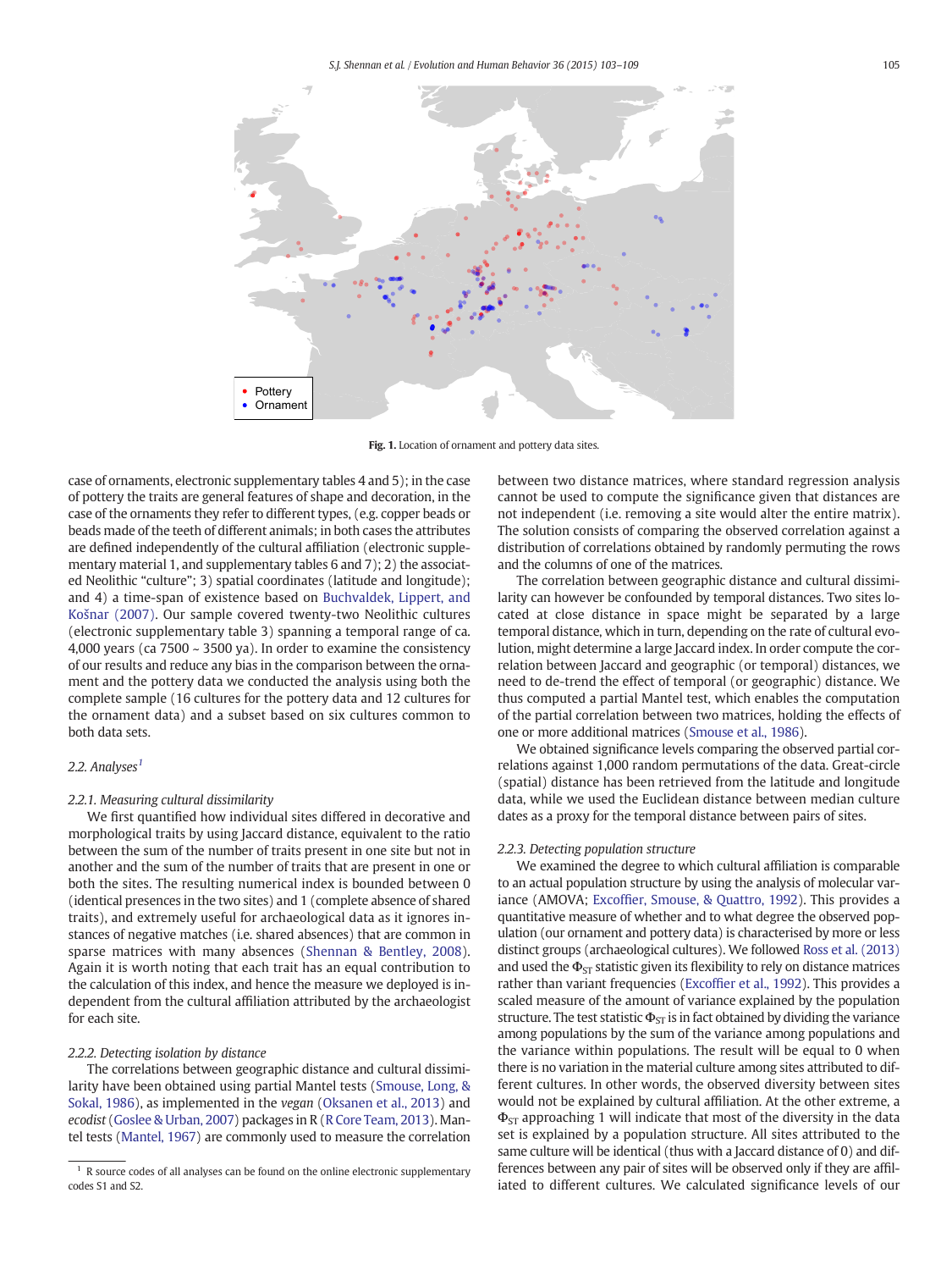#### <span id="page-3-0"></span>Table 1

Partial Mantel tests using Jaccard distance between individuals sites as predicted variable (n pottery sites = 195; n ornament sites = 166).

|                                                                            | Pottery |       | Ornament |       |
|----------------------------------------------------------------------------|---------|-------|----------|-------|
| Variables                                                                  |         |       |          |       |
| Jaccard distance $\sim$ geography (holding time)                           | 0.005   | 0.041 | 0.023    | 0.001 |
| $[accard distance ~ time (holding geography)]$                             | 0.005   | 0.993 | 0.093    | 0.001 |
| Jaccard distance $\sim$ cultural affiliation (holding geography $+$ time)  | 0.073   | 0.001 | 0.008    | 0.001 |
| Jaccard distance $\sim$ geography, (holding cultural affiliation $+$ time) |         | 0.849 | 0.014    | 0.001 |
| Jaccard distance $\sim$ time (holding cultural affiliation $+$ geography)  | 0.025   |       | 0.057    | 0.001 |

statistics with a permutation test (1,000 iterations) using the pegas package in R [\(Paradis, 2010\)](#page-6-0).

We further examined, again using partial Mantel tests, how much variation in our data is explained by cultural affiliation when distances in space and time are simultaneously controlled. While a slight confounding effect of isolation by distance is still expected (see [Meirmans,](#page-6-0) [2013](#page-6-0) for a detailed analysis on this problem), this approach enables us to de-trend its effect and identify the underlying population structure by different means (cf. [Drummond & Hamilton, 2007\)](#page-6-0).

#### 2.2.4. Detecting correlation between population structure, space, and time

We further hypothesised that  $\Phi_{ST}$  statistics are most likely affected by the way the cultures we examined are distributed in space and time. If these are located at greater spatial and temporal distance we should expect higher  $\Phi_{ST}$  values. In order to examine this hypothesis we first computed  $\Phi_{ST}$  statistics between all possible pairs of cultures. This was obtained by using the standard procedure described above, but taking into consideration only two cultures at the time. The resulting statistic thus gives a measure of population differentiation for each possible pair of archaeological cultures that can then be used to generate a matrix of pairwise  $\Phi_{ST}$ . This can then be examined using partial Mantel tests, defining the temporal and spatial coordinates of each culture as the average median date and the average latitude and longitude of the sampled sites.

In order to visualise the relationship between the degree of population structure defined by each material culture type, geography, and temporal distance, we employed DISTATIS analysis ([Abdi, Valentin,](#page-6-0) O'[Toole, & Edelman, 2005](#page-6-0)), using the DistatisR package [\(Beaton, Fatt, &](#page-6-0) [Abdi, 2013\)](#page-6-0) in R. This is a variant of multidimensional scaling that allows the simultaneous assessment of multiple distance matrices through the creation of a compromise matrix that represent the best aggregate between the original matrices. The observations are projected on a compromise space, together with vectors representing each source distance matrix. DISTATIS thus enables visual depiction of the differences and similarities between the different distance matrices for each culture, providing information additional to the partial mantel tests.

#### 3. Results

#### 3.1. Correlation in space and time of individual sites

Correlations between the Jaccard and spatial and temporal distances show consistently different outcomes for the ornament and pottery data (Table 1). Variation in the former exhibits weak, but statistically

#### Table 2

Partial Mantel tests using pairwise  $\Phi_{ST}$  between cultures as predicted variable: subset including only cultures with statistically significant  $\Phi_{ST}$  (*n* pottery cultures = 13; *n* ornament cultures  $= 10$ ).

|                                                                                                       | Pottery       |                | Ornament       |                |
|-------------------------------------------------------------------------------------------------------|---------------|----------------|----------------|----------------|
| Variables                                                                                             |               |                |                |                |
| Pairwise $\Phi_{ST}$ ~ geography (holding time)<br>Pairwise $\Phi_{ST} \sim$ time (holding geography) | 0.074<br>0.27 | 0.078<br>0.001 | 0.335<br>0.003 | 0.002<br>0.486 |

significant correlation with the two matrices ( $p < 0.002$ ), with approximately 2% of the variance explained by geography, and 9% of the variance explained by temporal distance between individual sites. On the other hand, pottery data show significant correlation only for distance in space, but with less than 1% of the variance explained. Logtransformed distances showed similar results for both datasets (electronic supplementary table S8). Analyses on the subset of individual sites from the 6 cultures common to both datasets (see electronic supplementary table S9) confirm the stronger spatio-temporal correlation in the ornament data ( $6 \sim 9\%$  of variance explained by geography and time). The pottery data show some degree of correlation with time (ca. 4% of variance explained) but not with space.

#### 3.2. Population structure

The global  $\Phi_{ST}$  statistic indicates that both ornament and pottery show a statistically significant population structure, although the latter exhibits a slightly higher magnitude in both the complete dataset ( $\Phi_{ST} = 0.134$  for pottery and  $\Phi_{ST} = 0.109$  for the ornament data, both with  $p < 0.001$ ) and the subset comprising the six common cultures ( $\Phi_{ST}$  = 0.126 for pottery and  $\Phi_{ST}$  = 0.087 for the ornament data, both with  $p < 0.001$ ). Both figures show values consistent with previous studies where the population structure was inferred from language or political boundaries, including [Ross et al.'s \(2013\)](#page-6-0) analysis of European Folktales ( $\Phi_{ST} = 0.091$ ), [Rzeszutek et al.'s \(2012\)](#page-6-0) study on musical variability amongst Austronesian aboriginal populations ( $\Phi_{ST} = 0.021$ ), and [Bell et al.'s \(2009\)](#page-6-0) work on human prosociality ( $F_{ST} = 0.08$ ).

We conducted further partial Mantel tests on the individual site data (Table 1) including this time a binary distance matrix representing cultural affiliation ( $0 =$  same culture,  $1 =$  different culture). For the pottery data, approximately 7.3% (3.7% for the six cultures dataset) of the cultural dissimilarity between individual sites is explained by cultural affiliation even when holding geography and time, whereas no significant correlation with these is observed (except for about 0.5% of variance explained by time in the six culture dataset). On the other hand, cultural affiliation explains only 0.8% (1% in the six culture subset) of the inter-site cultural dissimilarity in the ornament data, with time (5.7%, 3.3% in the six culture subset) and geography (1.4%, 8% in the six culture subset) providing more explanatory power. Despite the fairly low  $R^2$  resulting from the partial Mantel tests, cultural affiliation in the pottery data explains a higher amount of variation than ethnolinguistic identities in [Ross et al.'s \(2013\)](#page-6-0) analysis of the folktale data, which explains 3.7% of the variation when geography is taken into consideration. The continuing strength of cultural affiliation even when the effects of spatial and temporal variation on pottery variation are controlled is striking.

#### 3.3. Population structure, geography, and time

The analysis of the pairwise culture  $\Phi_{ST}$  (electronic online supplementary tables S10-S11) provides a more detailed view of the range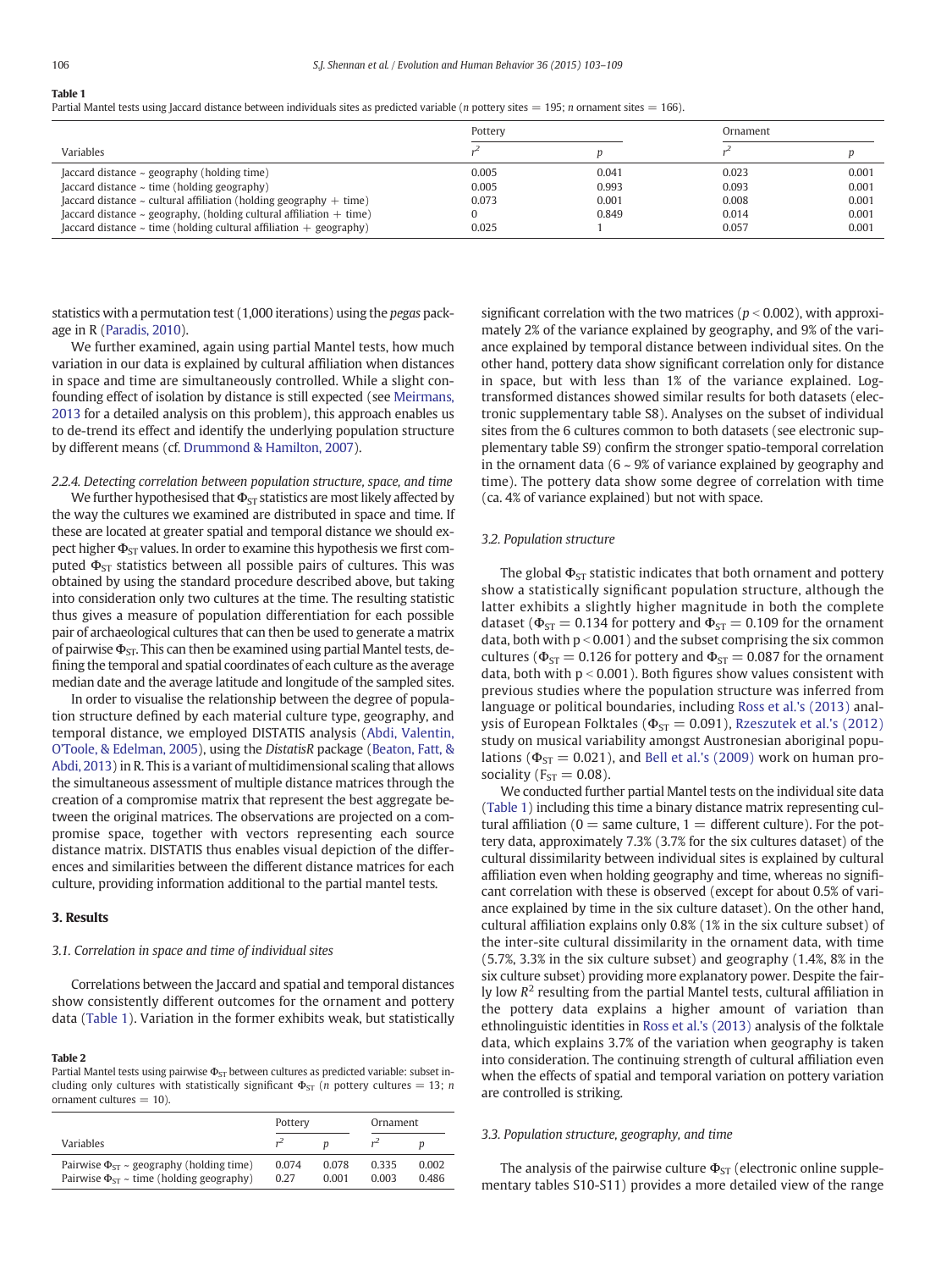



Fig. 2. DISTATIS analysis of the pottery data, based on the subset of the 13 cultures with statistically significant  $\Phi_{ST}$  (CHA = Chasseen/Middle Neolithic of Burgundy; CJR = Cham/ Jevisovice B/Rivnac;  $COR = Corta$ illod;  $GAC = Globalar$  Amphora Culture;  $GAT =$ Gatersleben; JOR = Jordanow/Schulterband/Schussenried; LBK = Linearbandkeramik;  $LN =$  British Late Neolithic;  $MK =$  Michelsberg;  $NAC =$  Nachfolgekulturen;  $PFA = Pfyn/$ Altheim; TRB = Funnel Beaker (Trichterbecher); WBG = Walternienburg/Bernburg).

Fig. 3. DISTATIS multidimensional analysis of the ornament data, based on the subset of the 10 cultures with statistically significant  $\Phi_{ST}$  (COR = Cortaillod; CSR = Civilisation Saone-Rhone;  $HOR = Horgen$ ;  $JOR = Jordanow/Schulerband/Schussenried$ ;  $LBK =$ Linearbandkeramik; LEN = Lengyel; NAC = Nachfolgekulturen; SOM = Seine-Oise- $M$ arne/Clairvaux/Ferrieres; THC = Tisza-Herpaly-Csoszhalom Gruppe; TIS = Tiszapolgar).

of observed  $\Phi_{ST}$  values, the degree to which each culture exhibits a population structure, and possible correlation with space and time. Most pairwise  $\Phi_{ST}$  values showed statistically significant evidence of population structure, although ca. 6% of the pairs from the ornament data and 11% of the pairs from the pottery data showed a p-value above 0.05. We thus reduced our sample, excluding cultures that contributed to the generation of these non-significant p-values. The distribution of the  $\Phi_{ST}$  obtained from these subsets (10 cultures for the ornament data, 13 cultures for the pottery data) showed a range between 0.018 and 0.395 with a mean of 0.132 for the ornament data, and a range (13 cultures) between 0.037 and 0.272, with a mean of 0.15 for the pottery data. Again these ranges are comparable to those observed by previous studies ([Bell et al., 2009; Ross et al.,](#page-6-0) [2013; Rzeszutek et al., 2012\)](#page-6-0) although our dataset includes cultures that are not contemporary.

In order to investigate how much of the variation in inter-culture  $\Phi_{ST}$  is explained by spatial isolation and how much by temporal distance we conducted partial mantel tests following the same procedure we used for the analysis of variability between individual sites. The results [\(Table 2](#page-3-0)) show, once again, a profound divergence between the two datasets. The pairwise  $\Phi_{ST}$  in ornament data is correlated with space but not with time, whilst the pottery data exhibit the opposite relationship, with time being a stronger explanatory variable than geography. Similar results have been obtained with the subset of six cultures (see electronic online supplementary table S12).

The difference between the two datasets can be visualised with DISTATIS analysis (Figs. 2 and 3, see electronic supplementary table S3 for the full list of cultures). Pottery data show a fairly good compromise between the three matrices, with the location of each culture defined by a fairly equal pull of the three distance matrices into opposite directions. British Late Neolithic (LN) is the only significant outlier and an exception to the overall stronger correlation of  $\Phi_{ST}$  with time. Geography and population structure are in fact both determining its isolation in the multidimensional compromise space, despite a closer proximity in time to other cultures such as Globular Amphora Culture (GAC) and Cham/Jevisovice B/Rivnac (CJR). The ornament data exhibit a clear disagreement on the temporal dimension, in line with the results of the partial Mantel tests. Civilisation Saone-Rhone (CSR), Seine-Oise-Marne/ Clairvaux/Ferrieres (SOM) and Horgen (HOR) are chronologically closer and isolated, but their spatial distance and  $\Phi_{ST}$  values place them in proximity to Cortaillod (COR), Linearbandkeramik (LBK) and Jordanow/ Schulterband/Schussenried (JSS). This distinct patterning of space and time in relation to the two material cultures is also visible with the DISTATIS analysis of the subset of six cultures ([Fig. 4](#page-5-0)). Here the distinct pattern of between-culture space, time, and the pairwise  $\Phi_{ST}$  of the pottery and ornament data can be directly visualised. Both Cortaillod (COR), and Michelsberg (MK) are spatially isolated from other temporally closer cultures, i.e. Pfyn/Altheim (PFA) and Jordanow/Schulterband/ Schussenried (JSS). The  $\Phi_{ST}$  of the ornament data follows this pattern, but the pottery data show the opposite trend and exhibit a closer affinity to PFA and JSS.

#### 4. Discussion

The aim of this paper was to assess the evidence for population structuring in prehistory as represented by the cultural affiliations that archaeologists assign to their finds, in opposition to the idea that these designated affiliations arise from the irregular sampling of continuous variation in space and time. We found good support for population structure in the pottery data, as suggested by both AMOVA and partial Mantel tests. The latter showed how the affiliation to archaeological cultures is a stronger predictor of inter-site variation in pottery style than geography and time, indicating how a pure isolation by distance model is not sufficient to characterise the structured pattern in our data.

The  $R^2$  values showed high values compared to other studies (e.g. [Ross et al., 2013\)](#page-6-0), but in absolute terms less than 10% of the variance has been explained by isolation by distance and population structure. There are a number of possible reasons that we can speculate about for these results. Apart from the high degree of noise dictated by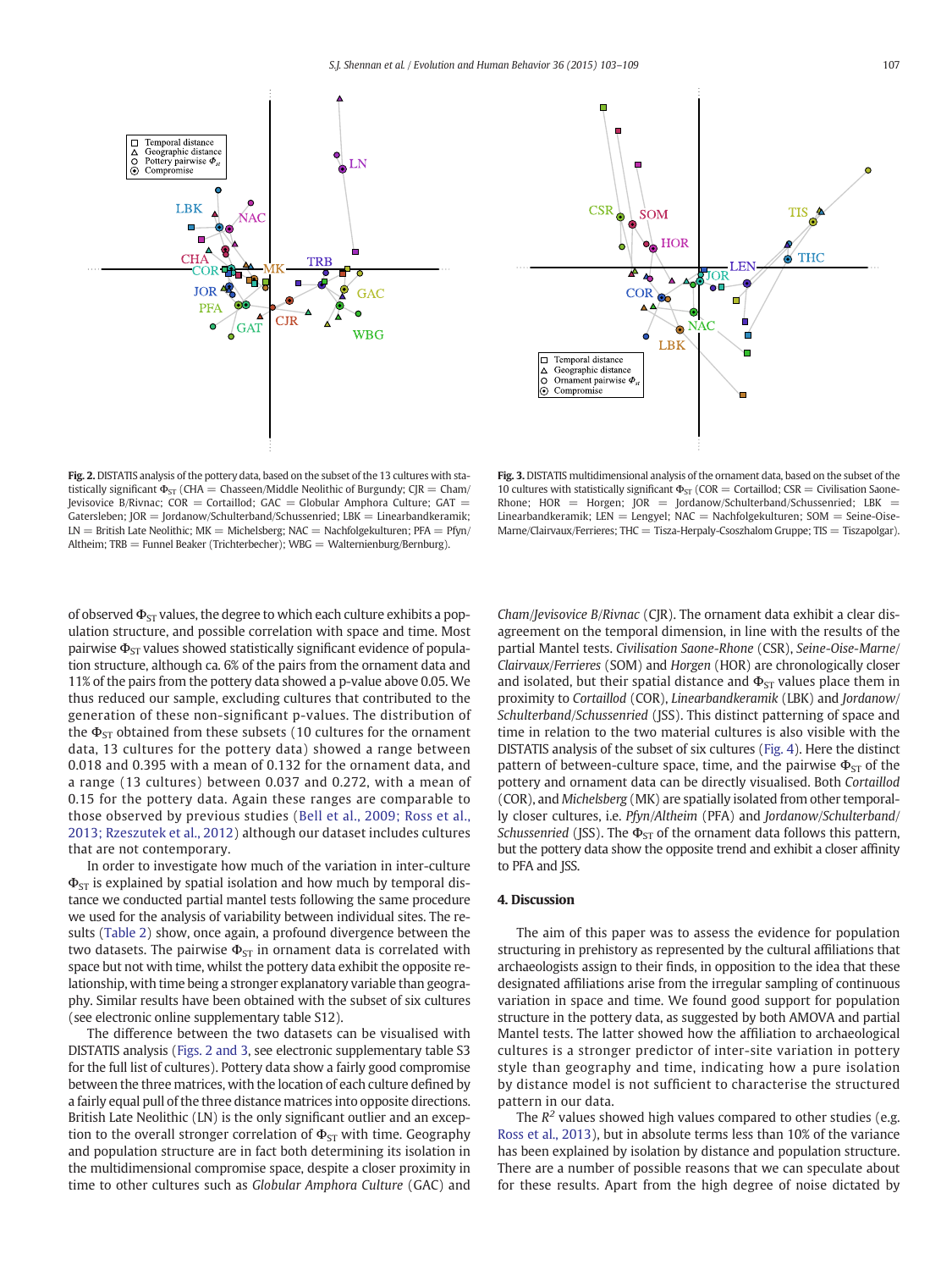<span id="page-5-0"></span>

Fig. 4. DISTATIS multidimensional analysis of the pottery (P) and the ornament (O) data, based on the subset of the 6 common cultures ( $COR = Corta$ illod; JOR = Jordanow/ Schulterband/Schussenried; LBK = Linearbandkeramik;  $MK =$  Michelsberg; NAC = Nachfolgekulturen; PFA = Pfyn/Altheim).

sampling biases in archaeological data, isolation by distance assumes isotropy in the pattern of cultural interaction. This can be a useful approximation in many studies, but the presence of preferred routes of interactions, constrained for instance by topography, will undoubtedly determine a decrease in  $R^2$  values. Some of the traits examined could also be adaptive to specific environmental conditions. However, in many cases environmental gradients are correlated with geographic distance (i.e. sites that are closer in space are more likely to share similar environment and vice-versa), so our partial Mantel tests should have, at least in part, isolated their effect in detecting population structure. Nonetheless, discrepancies and non-linearity between geographic and environmental distance are likely to lower observed  $R^2$ . It is however reassuring that a recent study on the faunal assemblages from 13 Neolithic cultures in Europe, has shown that between 10 and 13% of the variation in the frequencies of cattle, pig, roe and red deer is explained by cultural affiliation even when the effect of ecological and environmental variables are accounted for [\(Manning et al., 2013\)](#page-6-0). It is also worth mentioning that even if we assume that traits being examined are selectively neutral, the underlying environment can still constrain or promote cultural interaction. Instances of cultural hitchhiking [\(Ackland, Signitizer,](#page-6-0) [Stratford, & Cohen, 2007\)](#page-6-0), might in fact promote situations where neutral traits are carried together with selective ones, leading to significant patterns of correlation that are in fact indirect.

Estimates of  $\Phi_{ST}$  between pairs of archaeological cultures showed a wide range of values, meeting our expectations that these were caused by differences in the temporal extent (i.e. cultures with longer duration in time are expected to exhibit higher inter-site variability), but more importantly by the temporal and spatial distances between cultures. However, partial Mantel tests showed significant correlation only with time. This implies that the geography of Neolithic cultures does not exhibit a neat decay in similarity over space. When we ignore cultural affiliation, and consider only the effect of time, the dissimilarity between sites shows in fact almost no correlation with geography, possibly as a consequence of shared ancestry (branching) intertwined with horizontal cultural transmission (blending).

The positive correlation between pairwise cultural  $\Phi_{ST}$  and temporal distance contrasts with the substantial lack of correlation between inter-site Jaccard distance and time. This pattern could possibly imply



Fig. 5. Inferred relationship between the population structure as defined by pottery style and the inter-site dissimilarity in pottery and personal ornament.

that the temporal variation in the pottery attributes was punctuated by sudden changes, corresponding to archaeologically defined cultural transitions, rather than a stationary continuum arbitrarily sliced by archaeologists. This supports a "temporal" population structure and once again highlights the presence of a process beyond simple isolation by distance.

The ornament data show a different picture. We still observe good support for population structure from both AMOVA and the site-level partial mantel tests, but the signal is weaker, with geography and time providing much greater information compared to the pottery data.

The structure of the within vs. between population dissimilarity in personal ornaments also shows a contrasting pattern to the pottery data. Time, in fact, does not explain the variation in the pairwise  $\Phi_{ST}$ . This might be a consequence of how archaeological cultures are defined primarily from pottery rather than ornaments. Marked temporal discontinuities in pottery design are interpreted as temporal "boundaries" of archaeological cultures (Fig. 5), hence the within cultural similarity of pottery design will be higher than the between culture similarity, in turn leading to higher  $\Phi_{ST}$  values, and a correlation with time. We expect to see the same pattern from the ornament data only if peaks in the cultural rate of change match those observed in the pottery design. If major temporal discontinues are recorded within the chronological boundary of a culture we would observe higher dissimilarity between pairs of sites within the same culture, and conversely if we do not see peaks in cultural discontinuities at the chronological boundaries we might observe lower dissimilarity between sites of different cultures (Fig. 5). The consequence of this can be observed in a generally lower  $\Phi_{ST}$ , a lack of correlation of between pairwise  $\Phi_{ST}$  and time contrasted by a positive correlation between time and the dissimilarity of individual sites. Pairwise  $\Phi_{ST}$  and geography, on the other hand, exhibit fairly high levels of correlation, suggesting how, with increasing distance, the proportion of variation among individual sites is increasingly occurring between, rather than within, cultures.

Our results suggest distinct evolutionary histories in the spatial and temporal variation of personal ornament and pottery, with different rates of innovation, patterns of descent, and dynamics of diffusion. Ornament data do show statistically significant values of  $\Phi_{ST}$  using pottery-defined population structures, but the magnitude is extremely small, and partial Mantel tests suggest that much of this pattern is explained by isolation by distance. These results are in line with a model of culture represented by independent "packages" of multiple coherent units rather than one characterised by a distinct and fairly isolated "core" surrounded by a "periphery" of elements prone to crosscultural transmission. The alternative hypothesis is that one element was part of the "core" tradition, whilst the other was peripheral. This scenario is however less likely given that both elements are generally regarded as expression of local lines of transmission and/or signalling. The robust support for a population structure in the pottery data shows that some degree of homophily must have biased the transmission process, but this bias was confined within the single "package",